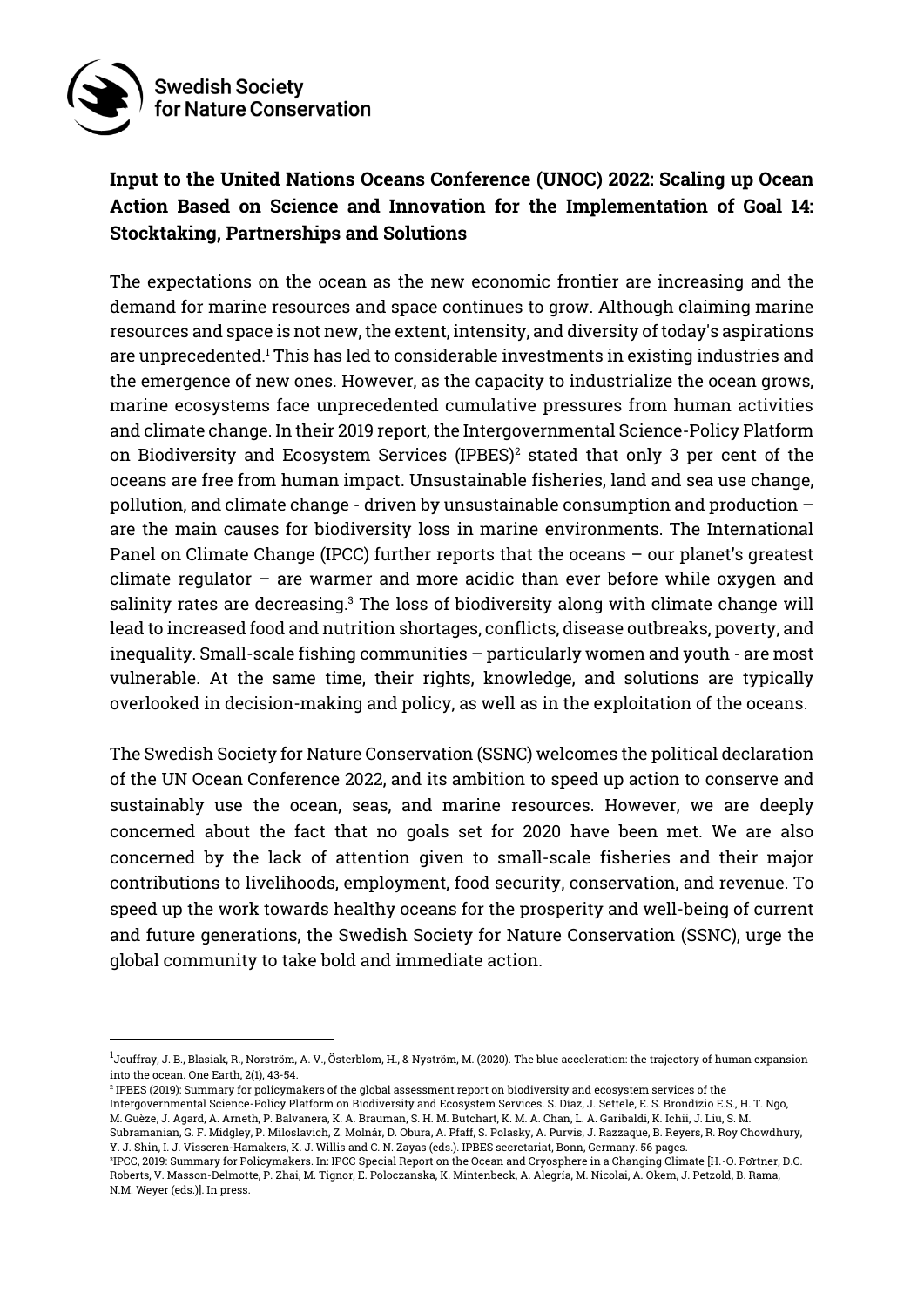

### **Low impact (small-scale) fisheries**

Ending overfishing is the single most powerful solution to the ocean crisis. This must start with abandoning the narrow view of fish as stocks we can over-exploit, and instead consider them as vital parts of complex ecosystems, crucial for ocean resilience and human well-being. The sector requires a transformation from heavy subsidized, nonselective and destructive fishing, such as bottom trawling, to low impact fishing. Further, small-scale fisheries, which engage over 90 per cent of all fishers and fish workers are vital for global food and nutrition security, must further be granted prioritized access to coastal fisheries resources. We specifically call on Governments and their partners to:

- Immediately act to restore fish stocks and eliminate by-catch of sensitive species at national, EU and international level,
- Stop funding industrial fleets that contribute to overfishing and overcapacity in the on-going negotiations in the World Trade Organisation (WTO);
- Grant small-scale fishers' exclusive rights to coastal fishing, by closing inshore areas to industrial fishing and bottom trawling under the European Common Fisheries Policy (CFP) and national fisheries policy;
- Build resilient small-scale fishing communities by developing national strategic plans to thoroughly implement the Voluntary Guidelines for Sustainable Small Scale Fisheries (SSF Guidelines); and
- Publish, to the minimum standards of the Fisheries Transparency Initiative (FiTI), all relevant information, including legislation, fishing authorisations, data on performance and the rationale for management regulations.

#### **Blue economy**

The rhetoric of a "blue economy" that would combine economic growth with sustainable use and climate change mitigation is increasingly finding its way into national and international policy documents and investments. Concerned scientists<sup>4,5,6</sup>, civil society organisations<sup>7</sup> and coastal communities have pointed to the fact that such policy proposals in most cases are far from restoring 'ocean health'. In many countries it has rather recast control of and access to blue resources, with major impacts on small-scale fishers and fish workers while large-scale and capital-intensive uses continue. To avoid

 $^4$ Bennett, N. J., Blythe, J., White, C. S., & Campero, C. (2021). Blue growth and blue justice: Ten risks and solutions for the ocean economy. Marine Policy, 125, 104387.

<sup>&</sup>lt;sup>5</sup>Chuenpagdee, R. (2020). Blue justice for small-scale fisheries: What, why and how. Blue Justice for Small-Scale Fisheries–A Global Scan, 3.

<sup>&</sup>lt;sup>6</sup>Jentoft, S., & Chuenpagdee, R. (2022). Blue justice in three governance orders. In Blue Justice (pp. 17-32). Springer, Cham.

 $^7$ Brent, Z., Barbesgaard, M., & Pedersen, C. (2018). The Blue Fix: Unmasking the politics behind the promise of blue growth.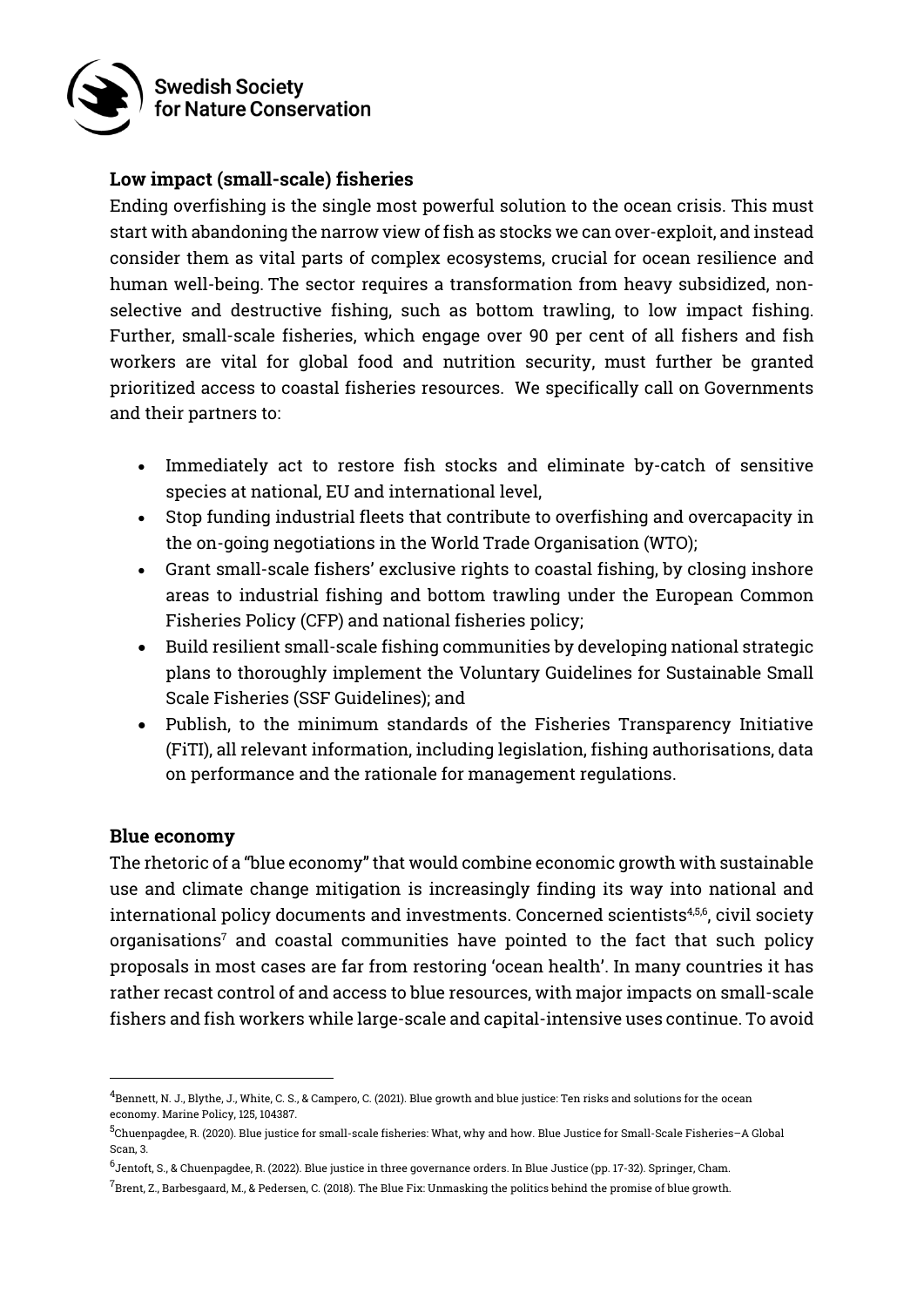

adverse negative environmental impacts and violations of human rights and coastal communities' livelihoods, the blue economy must be navigated in a just and sustainable way. This requires a particular emphasis on the equity implications of increased ocean use across the globe. We specifically call on Governments and their partners to:

- Apply the precautionary approach to any new ocean activity, followed by a thorough, independent, and transparent social and environmental impact assessment, with the full and effective participation of affected coastal and fishing communities including the development of mechanisms for conflict resolution between users of maritime spaces, and grievance redress;
- Prohibit any new ocean use that may negatively impact coastal ecosystems and the communities that depend on them for their livelihoods; and make sure that free, prior, informed consent (FPIC) is applied; and
- Demonstrate adequate provision in national budgets for enforcement of environmental regulation before any new ocean use is allowed.

# **Management and conservation of marine and coastal biodiversity**

Despite the alarming situation for the world's oceans and coastal ecosystems, the vast majority remain poorly managed, and most countries have failed to fully apply an ecosystem-based approach. In addition, less than eight per cent are covered by marine protected areas (MPA:s)<sup>8</sup> and many of the existing MPA:s are too small, lack a holistic approach and have outdated management plans. <sup>9</sup> Most of them have also been established without the full and meaningful participation of coastal communities, which has led to violations of human rights. <sup>10</sup> To reach the 30x30 target, larger marine and coastal areas must be protected from industrial and environmentally harmful sectors. A community-led 30×30 is key to benefit people and nature alike, delivering sustainable fisheries, vibrant oceans, and improved human well-being for all. We specifically call on Governments and their partners to:

- Ensure that equitable and appropriate management systems based on an ecosystem approach - are in place for 100 per cent of all coastal areas.
- Recognize and respect areas traditionally owned, occupied, and sustainably managed by IPLC:s to enhance cultural and biological diversity, and support their initiatives for new conservation areas (ICCA:s/LMMA:s) in the 30x30 agenda. The principle of free, prior, and informed consent (FPIC) should apply; and

 $^8$ MPA Atlas (2022). <https://mpatlas.org/>

 $^9$ Chaigneau, T., & Brown, K. (2016). Challenging the win-win discourse on conservation and development: analyzing support for marine protected areas. Ecology and Society, 21(1).

 $^{10}$ Tauli-Corpuz, V., Alcorn, J., Molnar, A., Healy, C., & Barrow, E. (2020). Cornered by PAs: adopting rights-based approaches to enable costeffective conservation and climate action. World Development, 130, 104923.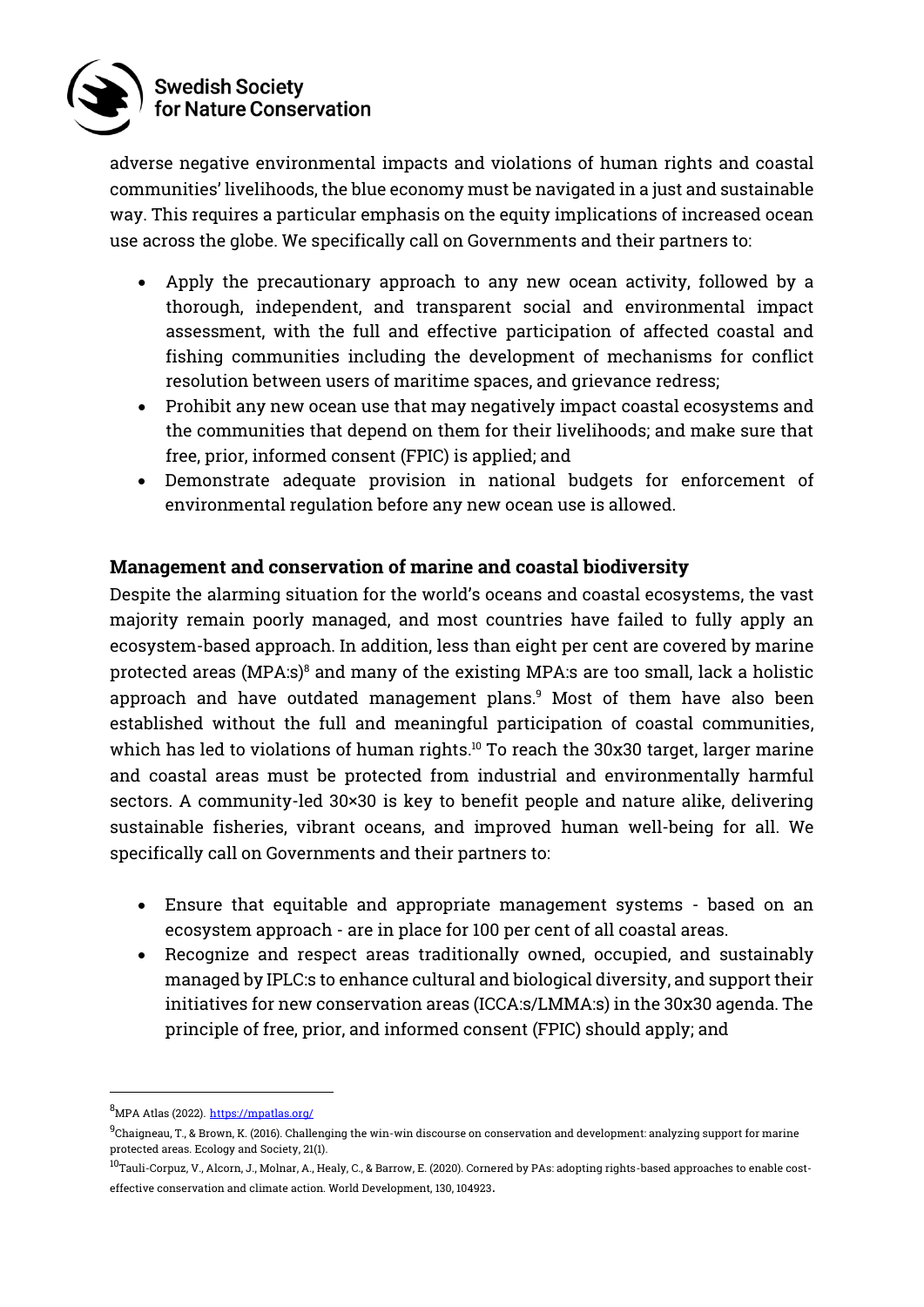

#### **Swedish Society** for Nature Conservation

• Guarantee sufficient financial and human resources are devoted to support conservation and restoration of marine environments, including communitybased and community-led coastal marine protected areas.

### **Gender equity**

Women make up half the population and play a key role in fisheries management, biodiversity conservation and restoration, and for climate change adaptation.<sup>11,12</sup> Their contributions in terms of labour, knowledge, practices, innovative ideas, and entrepreneurship are thus critical to reach SDG 14 and several other SDG:s. Yet, statistics and policy typically fail to fully integrate gender. Such gender bias block women's full and meaningful participation, and undervalue their essential contribution to the SDG:s. At the same time, women are disproportionately impacted by overexploitation of natural resources, climate change and the increasing competition from industrial blue sectors. The largest 'blue sector'  $-$  fisheries  $-$  show similar gender bias. Although women make up almost half the workforce in pre and post harvesting activities and are key providers of food and nutrition at both household and community level 13 , their role is often overlooked. For any solution to be successful, gender equity must be placed at the centre. We specifically call on Governments and their partners to:

- Improve gender sensitive data collection and dissemination of information to make visible women's contributions to food security, livelihoods, and sustainable use of the ocean;
- Secure women's access to land and natural resources, including fisheries resources, and markets;
- Empower women and youth to actively engage in professional organisations and decision-making, including for fisheries management decisions; and
- Prioritise investments in basic services such as access to potable water, electricity, drainage, sanitary facilities at fish processing sites - and investments in infrastructure - such as decent housing, day care centres near processing sites, or training in the use of new technologies -that improve women's living conditions and those of their families.

# **The ocean – climate nexus**

The ocean plays a key role in regulating the Earth's climate and is avital carbon sink. It absorbs almost 25 per cent of annual  $CO<sup>2</sup>$  emissions<sup>14</sup> and has taken up more than 90 per

 $^{11}$ UN Environment (2020), "New guidelines aim to support mangrove restoration in the Western Indian Ocean", Ecosystems and Biodiversity.

 $^{12}$ Prakash, A., Mcglade, K., Call, R., Roy, J., Some, S., & Rao, N. (2022). Climate adaptation interventions in coastal areas: a rapid review of social and gendered dimensions. Frontiers in Climate, 785212.

 $^{13}$ Gopal, N., Hapke, H. M., Kusakabe, K., Rajaratnam, S., & Williams, M. J. (2020). Expanding the horizons for women in fisheries and aquaculture. Gender, Technology and Development, 24(1), 1-9.

<sup>&</sup>lt;sup>14</sup>NOAA GFDL Earth System Model (ESM2M).